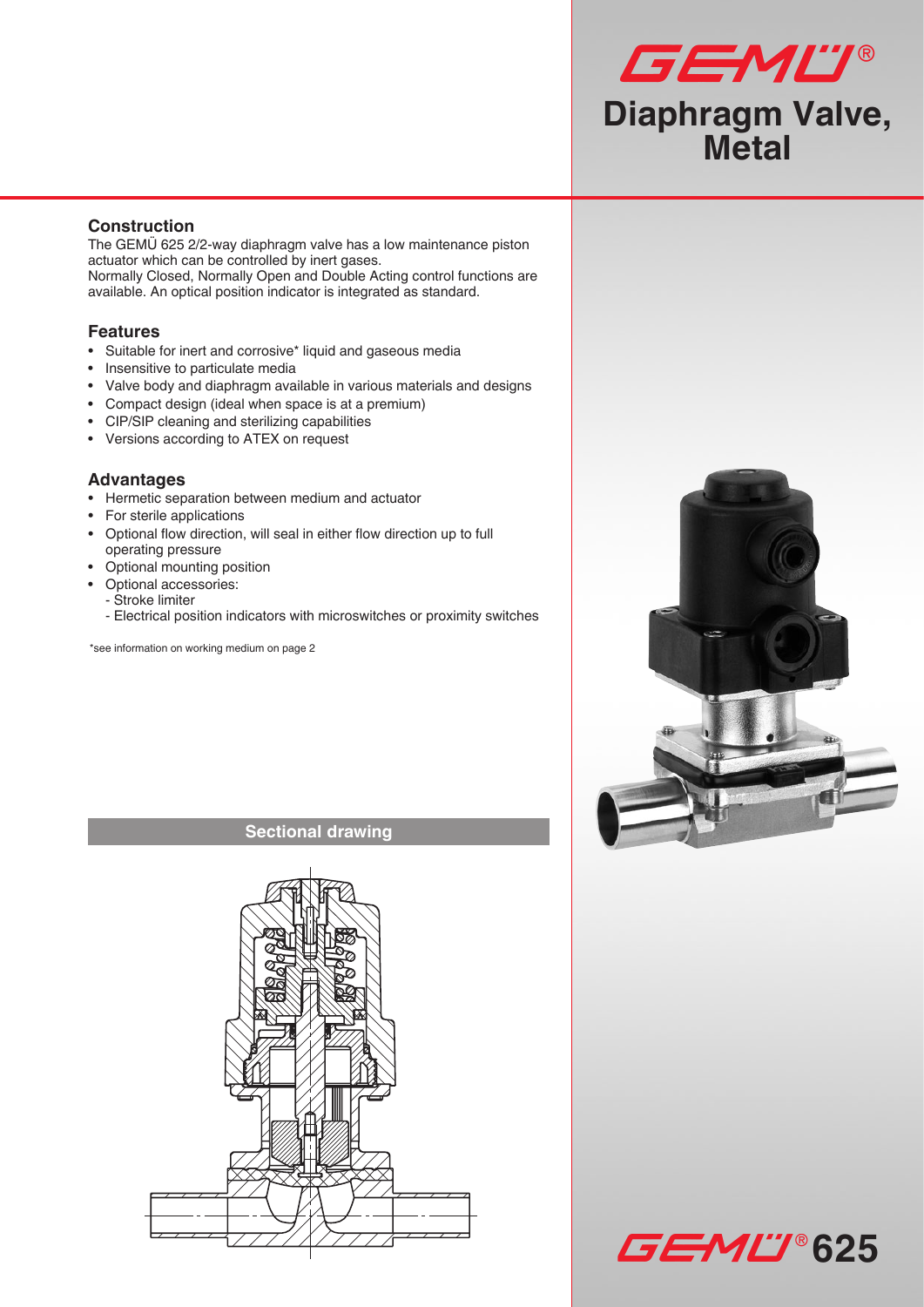### **Technical data**

## **Working medium**

Corrosive, inert, gaseous and liquid media which have no negative impact on the physical and chemical properties of the body and diaphragm material.

Operating temperature max. 150° C (dependent on medium wetted materials)

# **Control medium**

| Inert gases                              |                     |
|------------------------------------------|---------------------|
| Max. perm. temperature of control medium | $40^\circ$ C        |
| Filling volume                           | $0.02 \text{ dm}^3$ |

| <b>Ambient conditions</b> |                |
|---------------------------|----------------|
| Max. ambient temperature  | $60^{\circ}$ C |

|                | <b>Nominal</b><br>size | <b>Operating</b><br>pressure | Control<br>[bar] pressure |              |  |
|----------------|------------------------|------------------------------|---------------------------|--------------|--|
| Diaphragm size | <b>DN</b>              | [bar]                        | C.f. 1                    | $C.f. 2 + 3$ |  |
| 10             | 10                     | $0 - 6.0$                    |                           |              |  |
|                | 12                     |                              |                           | $4.5 - 5.5$  |  |
|                | 15                     |                              | $5.0 - 7.0$               |              |  |
|                | 20                     |                              |                           |              |  |

All pressures are gauge pressures. Operating pressure values were determined with static operating pressure applied on one side of a closed valve. Sealing at the valve seat and atmospheric sealing is ensured for the given values. Information on operating pressures applied on both sides and for high purity media on request.

| $Kv$ values $[m^3/h]$ |           |                          |                                     |                                     |                                     |                 |                          |
|-----------------------|-----------|--------------------------|-------------------------------------|-------------------------------------|-------------------------------------|-----------------|--------------------------|
| Diaphragm size        | <b>DN</b> | <b>DIN</b>               | <b>DIN 11850</b><br><b>Series 1</b> | <b>DIN 11850</b><br><b>Series 2</b> | <b>DIN 11850</b><br><b>Series 3</b> | <b>ASME BPE</b> | <b>EN ISO 1127</b>       |
|                       |           | Code 0                   | Code 16                             | Code 17                             | Code 18                             | Code 59         | Code 60                  |
|                       | 10        |                          | 2.4                                 | 2.4                                 | 2.4                                 | 2.2             | 3.3                      |
| 10                    | 15        | 3.3                      | 3.8                                 | 3.8                                 | 3.8                                 | 2.2             | 4.0                      |
|                       | 20        | $\overline{\phantom{a}}$ | $\overline{\phantom{0}}$            | ٠                                   | $\overline{\phantom{a}}$            | 3.8             | $\overline{\phantom{a}}$ |

Kv values determined acc. to IEC 534 standard, inlet pressure 6 bar, ∆p 1 bar, stainless steel valve body and soft elastomer diaphragm.

### **Control function 2 + 3**



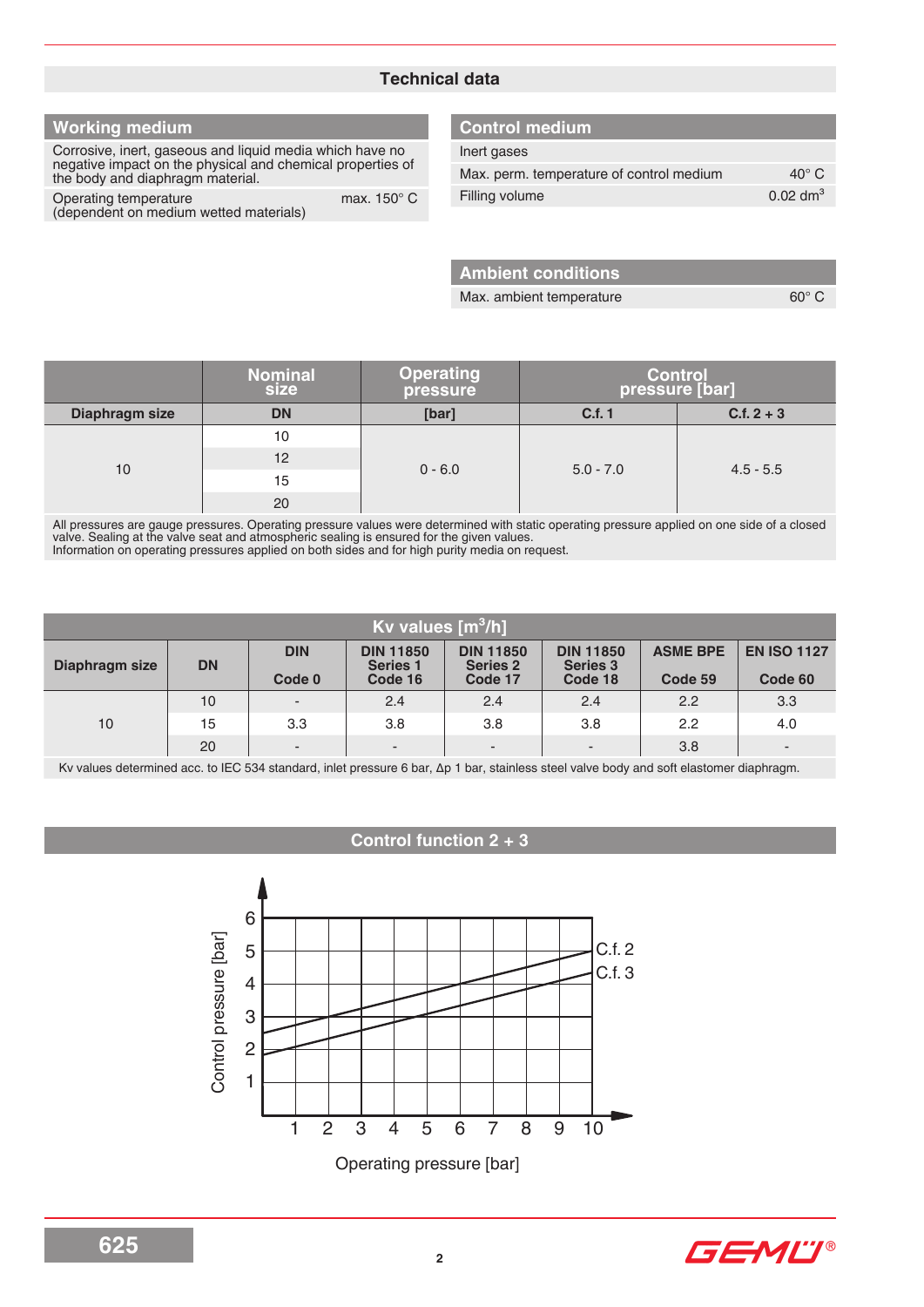### **Order data**

| <b>Body configuration</b> | Code     |
|---------------------------|----------|
| Tank valve body           | $R^{**}$ |
| 2/2-way body              | D        |
| Multi-port design         | $M^{**}$ |
| T body                    |          |

\* For dimensions see T Valves brochure

\*\* Dimensions and versions on request or according to customer requirements

| <b>Connection</b>                                                                                                                                                                                                                                                                                        | <b>Code</b>                                       |
|----------------------------------------------------------------------------------------------------------------------------------------------------------------------------------------------------------------------------------------------------------------------------------------------------------|---------------------------------------------------|
| <b>Butt weld spigots</b><br>Spigots DIN<br>Spigots DIN 11850, series 1<br>Spigots DIN 11850, series 2<br>Spigots DIN 11850, series 3<br>Spigots DIN 11866, series A<br>Spigots JIS-G 3459<br>Spigots BS 4825, part 1<br>Spigots ASME BPE<br>Spigots EN ISO 1127                                          | 0<br>16<br>17<br>18<br>1A<br>36<br>55<br>59<br>60 |
| <b>Threaded connections</b><br>Threaded sockets DIN ISO 228<br>Threaded spigots DIN 11851<br>One side threaded spigot, other side<br>cone spigot and union nut, DIN 11851<br>Aseptic unions on request                                                                                                   | 1<br>6<br>62                                      |
| <b>Clamp connections</b><br>Clamps ASME BPE for pipe ASME BPE,<br>short design<br>Clamps DIN 32676 series B for pipe EN ISO 1127,<br>length EN 558, series 7<br>Clamp ASME BPE for pipe ASME BPE,<br>length EN 558, series 7<br>Clamps DIN 32676 series A for pipe DIN 11850,<br>length EN 558, series 7 | 80<br>82<br>88<br>8A                              |

| <b>Valve body material</b>                                         | Code |
|--------------------------------------------------------------------|------|
| 1.4435 - BN2 (CF3M), investment casting Fe<0.5%                    | 32   |
| 1.4435 (ASTM A 351 CF3M, $\triangleq$ 316L), investment casting 34 |      |
| 1.4435 (316 L), forged body                                        | 40   |
| 1.4435 (BN2), forged body Fe<0.5%                                  | 42   |

| <b>Diaphragm material</b>                  |                       |                      |         |  |  |
|--------------------------------------------|-----------------------|----------------------|---------|--|--|
| <b>FPM</b>                                 |                       |                      | 4       |  |  |
| <b>EPDM</b>                                |                       | max.130 $\degree$ C* | $12**$  |  |  |
| <b>EPDM</b>                                |                       | max. 150°C*          | $13**$  |  |  |
| <b>EPDM</b>                                |                       | max. 150°C*          | $16***$ |  |  |
| <b>EPDM</b>                                |                       | max. 150°C*          | $17**$  |  |  |
| PTFE/EPDM                                  | <b>PTFE</b> laminated |                      | $52**$  |  |  |
| * Steam sterilization temperature / 20 min |                       |                      |         |  |  |
| ** Material complies with FDA requirements |                       |                      |         |  |  |

| <b>Control function</b> |      | Code |
|-------------------------|------|------|
| Normally closed         | (NC) |      |
| Normally open           | (NO) |      |
| Double acting           | (DA) |      |

| <b>Actuator size</b> | Code |
|----------------------|------|
| Standard version     | 1/N  |

For overview of available valve bodies for GEMÜ 625 see page 6

### **Valve body surface finish, internal contour Code** Code Code Code Code

|                      | الماضا والمتحال والمتحادث والماضا والمتحادث والماضا والمتحادث والمتحادث والمتحادث والمحالم والمحال والماضي الما |         |
|----------------------|-----------------------------------------------------------------------------------------------------------------|---------|
| $Ra \leq 6.3 \mu m$  | blasted internal/external                                                                                       | $1500*$ |
| $Ra \leq 6.3 \mu m$  | electropolished internal/external                                                                               | 1509*   |
| $Ra \leq 0.8 \mu m$  | mechanically polished internal, blasted external                                                                | 1502    |
| $Ra \leq 0.8 \mu m$  | electropolished internal/external                                                                               | 1503    |
| $Ra \leq 0.6 \mu m$  | mechanically polished internal, blasted external                                                                | 1507    |
| $Ra \leq 0.6 \mu m$  | electropolished internal/external                                                                               | 1508    |
| $Ra \leq 0.4 \mu m$  | mechanically polished internal, blasted external                                                                | 1536    |
| $Ra \leq 0.4 \mu m$  | electropolished internal/external                                                                               | 1537    |
| $Ra \leq 0.25 \mu m$ | mechanically polished internal, blasted external                                                                | 1527    |
| $Ra \leq 0.25 \mu m$ | electropolished internal/external                                                                               | 1516    |
|                      |                                                                                                                 |         |

\* only for investment cast design \*\* only for forged design MG = diaphragm size Surface finish data refer to medium wetted surfaces

| Order example              | 625 | 15 | D | 60 | 34 | $12 \,$ | 1/N | 1500 |
|----------------------------|-----|----|---|----|----|---------|-----|------|
| Type                       | 625 |    |   |    |    |         |     |      |
| Nominal size               |     | 15 |   |    |    |         |     |      |
| Body configuration (code)  |     |    | D |    |    |         |     |      |
| Connection (code)          |     |    |   | 60 |    |         |     |      |
| Valve body material (code) |     |    |   |    | 34 |         |     |      |
| Diaphragm material (code)  |     |    |   |    |    | 12      |     |      |
| Control function (code)    |     |    |   |    |    |         |     |      |
| Actuator size (code)       |     |    |   |    |    |         | 1/N |      |
| Surface finish (code)      |     |    |   |    |    |         |     | 1500 |

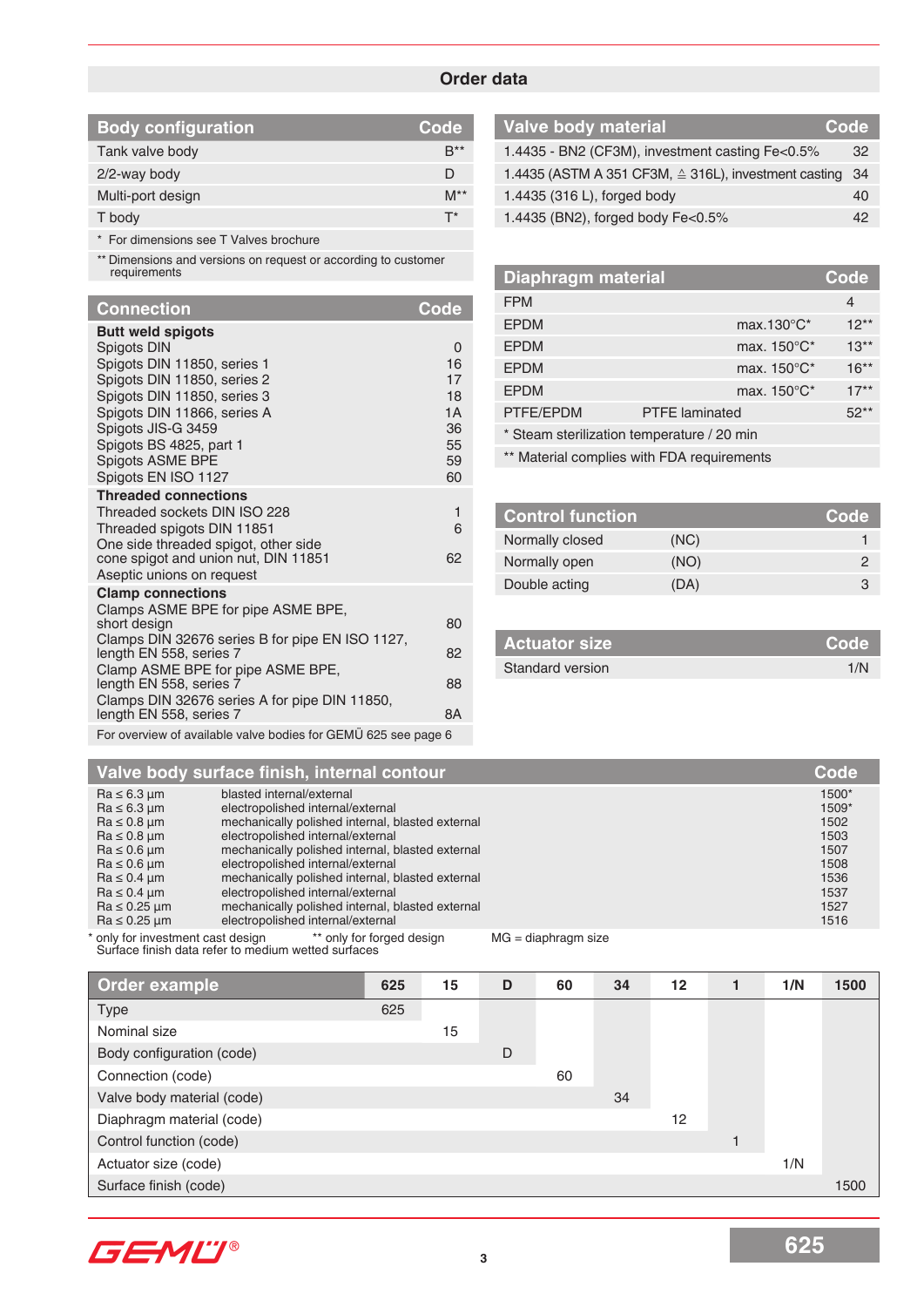**Actuator dimensions [mm]**

| Diaphragm size | $\overline{\phantom{0}}$ | $\sqrt{ }$ | – 16. |           | D-       | <b>Do</b> | — |       | <b>Weight [kg]</b> |
|----------------|--------------------------|------------|-------|-----------|----------|-----------|---|-------|--------------------|
| 10             | 10                       | 49         | 30    | 57<br>، ب | 25<br>ບບ | 68        |   | G 1/4 | 0.45               |



## **Body dimensions [mm]**

|           |                                                                                                                                                                                                                                            |                          |                          |                   |          | G<br>U            |                                                                          |                                   |                                          | 4<br>A2<br>$\overline{A}$       | ⋖<br>Ġ              |                                 |                     |                     |                     |                     |                     |                 |             |    |                | * $CT = A + H1$ (see body dimensions)          |              |                       |                     |
|-----------|--------------------------------------------------------------------------------------------------------------------------------------------------------------------------------------------------------------------------------------------|--------------------------|--------------------------|-------------------|----------|-------------------|--------------------------------------------------------------------------|-----------------------------------|------------------------------------------|---------------------------------|---------------------|---------------------------------|---------------------|---------------------|---------------------|---------------------|---------------------|-----------------|-------------|----|----------------|------------------------------------------------|--------------|-----------------------|---------------------|
|           |                                                                                                                                                                                                                                            |                          |                          |                   |          |                   |                                                                          |                                   |                                          |                                 |                     | <b>Body dimensions</b>          |                     |                     | [mm]                |                     |                     |                 |             |    |                |                                                |              |                       |                     |
|           |                                                                                                                                                                                                                                            |                          |                          |                   |          |                   | Butt weld spigots, connection code 0, 16, 17, 18, 1A, 36, 55, 59, 60     |                                   |                                          |                                 |                     |                                 |                     |                     |                     |                     |                     |                 |             |    |                |                                                |              |                       |                     |
|           |                                                                                                                                                                                                                                            |                          |                          |                   |          |                   | Valve body material: investment casting (code 34), forged body (code 40) | <b>DIN</b><br>Series <sub>0</sub> |                                          | <b>DIN</b><br>11850<br>Series 1 |                     | <b>DIN</b><br>11850<br>Series 2 |                     | <b>DIN</b><br>11850 | Series 3            | <b>DIN</b><br>11866 | Series A            | $JIS-G$<br>3459 |             |    | <b>BS 4825</b> | <b>ASME</b><br><b>BPE</b>                      |              | <b>EN ISO</b><br>1127 |                     |
|           |                                                                                                                                                                                                                                            |                          |                          |                   |          |                   |                                                                          | Code 0                            |                                          | Code 16                         |                     | Code 17                         |                     |                     |                     | Code 18 Code 1A     |                     | Code $36$       |             |    | Code 55        | Code 59                                        |              | Code 60               |                     |
|           | 10                                                                                                                                                                                                                                         | <b>MG DN NPS</b><br>3/8" | $\mathsf{f}^\star$<br>30 | øg*<br>$13.5$ 108 | L        | $\mathbf c$<br>25 | H1*H1**<br>12.5                                                          | ød                                | $\mathbf{s}$<br>$\overline{\phantom{a}}$ | ød<br>12                        | $\mathbf{s}$<br>1.0 | ød<br>13                        | $\mathbf{s}$<br>1.5 | ød<br>14            | $\mathbf{s}$<br>2.0 | ød<br>13            | $\mathbf{s}$<br>1.5 | ød              | $\mathbf s$ | ød | $\mathbf{s}$   | ød<br>$17.3   1.65   9.53   1.2   9.53   0.89$ | $\mathbf{s}$ | ød<br>17.2            | $\mathbf{s}$<br>1.6 |
| 10        | 15                                                                                                                                                                                                                                         | 1/2"                     | 30                       | $13.5$ 108        |          | 25                | 12.5                                                                     | 18                                | 1.5                                      | 18                              | 1.0                 | 19                              | 1.5                 | 20                  | 2.0                 | 19                  | 1.5                 |                 |             |    |                | 21.7 2.10 12.70 1.2 12.70 1.65 21.3            |              |                       | 1.6                 |
|           | 20                                                                                                                                                                                                                                         | 3/4"                     | $30\,$                   | $13.5$ 108        |          | 25                | 12.5                                                                     |                                   |                                          |                                 |                     |                                 |                     |                     |                     |                     |                     |                 |             |    |                | $ 19.05 $ 1.2 $ 19.05 $ 1.65                   |              |                       |                     |
|           | only for investment cast design<br>** only for forged design<br>$MG = diaphragm size$<br>For materials see overview on last page<br>C<br>$\widetilde{\pm}$<br>Pø<br>w<br>øg*<br>f*<br>L<br>Threaded sockets DIN ISO 228, connection code 1 |                          |                          |                   |          |                   |                                                                          |                                   |                                          |                                 |                     |                                 |                     |                     |                     |                     |                     |                 |             |    |                |                                                |              |                       |                     |
|           |                                                                                                                                                                                                                                            |                          |                          |                   |          |                   | Valve body material: investment casting (code 34)                        |                                   |                                          |                                 |                     | Number of                       |                     |                     | 도<br>H              | SW <sub>2</sub>     |                     |                 |             |    |                |                                                |              |                       | $\propto$           |
| <b>MG</b> |                                                                                                                                                                                                                                            | <b>DN</b>                | $\mathsf{R}$             |                   | н        | H1                | t                                                                        | L                                 |                                          | <b>SW2</b>                      |                     | flats                           |                     |                     |                     |                     |                     |                 |             |    |                |                                                |              |                       |                     |
| 10        |                                                                                                                                                                                                                                            | 12<br>15                 | G3/8<br>G1/2             |                   | 23<br>29 | 10.5<br>13.5      | 13<br>15                                                                 | 55<br>68                          |                                          | 22<br>24                        |                     | 2<br>2                          |                     |                     |                     |                     |                     |                 |             |    |                |                                                | $^{\dagger}$ |                       |                     |
|           |                                                                                                                                                                                                                                            | MG = diaphragm size      |                          |                   |          |                   |                                                                          |                                   |                                          |                                 |                     |                                 |                     |                     |                     |                     |                     |                 |             |    |                |                                                |              |                       |                     |
|           |                                                                                                                                                                                                                                            | 625                      |                          |                   |          |                   |                                                                          |                                   |                                          |                                 |                     | 4                               |                     |                     |                     |                     |                     |                 |             |    |                | GEMÜ®                                          |              |                       |                     |

|           |                 |      |    |      |    |    |                 | Threaded sockets DIN ISO 228, connection code 1<br>Valve body material: investment casting (code 34) |
|-----------|-----------------|------|----|------|----|----|-----------------|------------------------------------------------------------------------------------------------------|
| <b>MG</b> | <b>DN</b>       | R.   | H  | H1   |    |    | SW <sub>2</sub> | <b>Number of</b><br>flats                                                                            |
| 10        | 12 <sup>2</sup> | G3/8 | 23 | 10.5 | 13 | 55 | 22              |                                                                                                      |
|           | 15              | G1/2 | 29 | 13.5 | 15 | 68 | 24              |                                                                                                      |



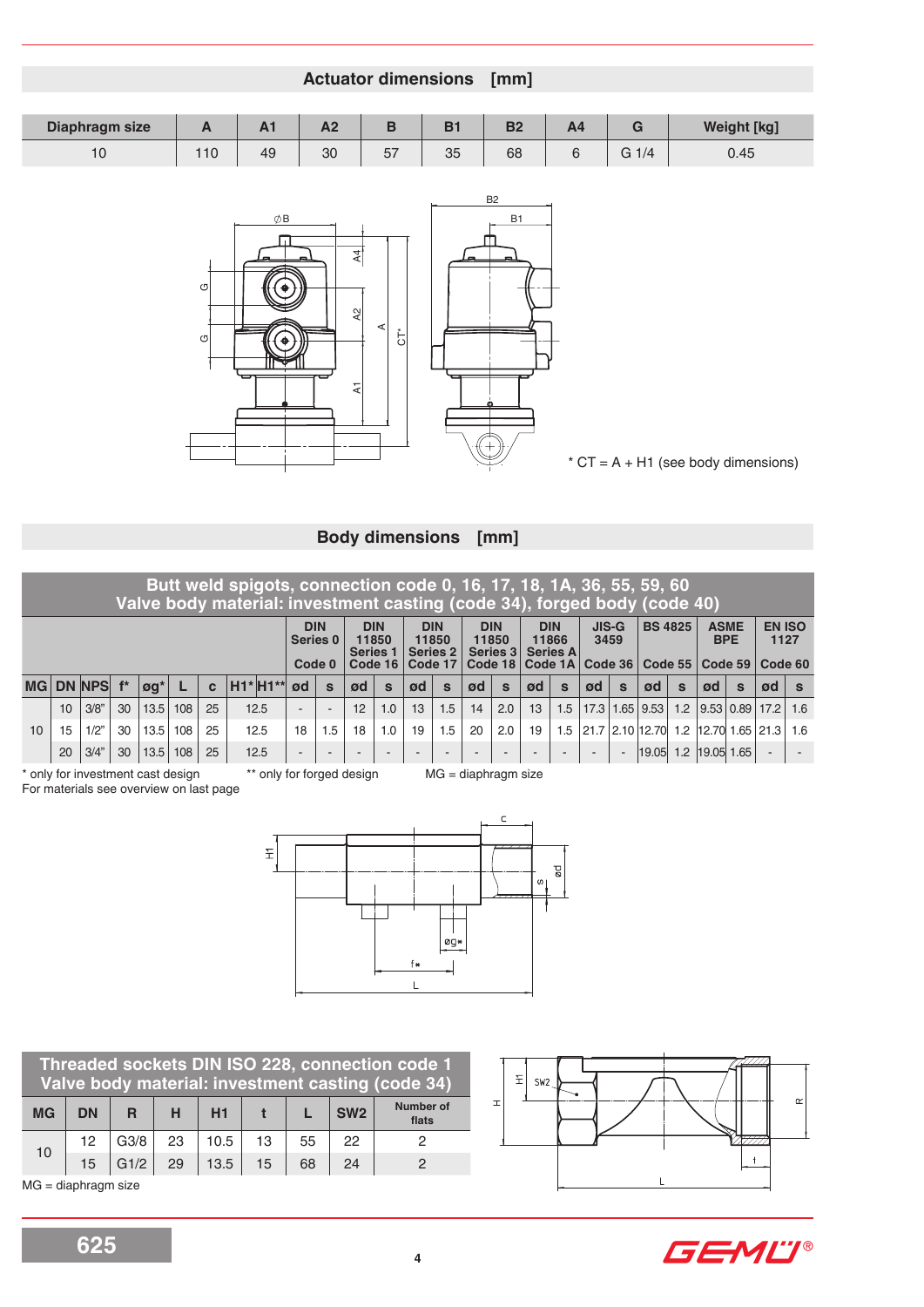# **Body dimensions [mm]**

|           | Threaded connections, connection code 6, 62<br>Valve body material: investment casting (code 34), forged body (code 40) |      |       |                              |     |                          |        |         |  |  |  |  |  |  |  |
|-----------|-------------------------------------------------------------------------------------------------------------------------|------|-------|------------------------------|-----|--------------------------|--------|---------|--|--|--|--|--|--|--|
| <b>MG</b> | <b>DN</b>                                                                                                               | H1   | $f^*$ | $\mathfrak{g}\mathfrak{q}^*$ | ød1 | <b>Thread to DIN 405</b> | Code 6 | Code 62 |  |  |  |  |  |  |  |
| 10        | 10                                                                                                                      | 12.5 | 30    | 13.5                         | 10  | Rd 28 x 1/8              | 118    | 116     |  |  |  |  |  |  |  |
|           | 15                                                                                                                      | 12.5 | 30    | 13.5                         | 16  | Rd 34 x 1/8              | 118    | 116     |  |  |  |  |  |  |  |

For materials see overview on last page  $*$  only for investment cast design MG = diaphragm size





|           | Clamp connections, connection code 80, 82, 88, 8A<br>Valve body material: forged body (code 40) |            |      |                          |                              |       |       |                                 |                          |                          |                              |                          |                               |                          |     |  |
|-----------|-------------------------------------------------------------------------------------------------|------------|------|--------------------------|------------------------------|-------|-------|---------------------------------|--------------------------|--------------------------|------------------------------|--------------------------|-------------------------------|--------------------------|-----|--|
|           |                                                                                                 |            |      |                          | for pipe ASME BPE<br>Code 80 |       |       | for pipe EN ISO 1127<br>Code 82 |                          |                          | for pipe ASME BPE<br>Code 88 |                          | for pipe DIN 11850<br>Code 8A |                          |     |  |
| <b>MG</b> | <b>DN</b>                                                                                       | <b>NPS</b> | H1   | ød1                      | ød3                          |       | ød1   | ød3                             |                          |                          | ød <sub>3</sub>              |                          | ød1                           | ød <sub>3</sub>          |     |  |
|           | 10                                                                                              | 3/8"       | 12.5 | $\overline{\phantom{a}}$ |                              | -     | 14.00 | 25.0                            | 108                      | $\overline{\phantom{a}}$ | -                            | $\overline{\phantom{0}}$ | 10                            | 34                       | 108 |  |
| 10        | 5                                                                                               | 1/2"       | 12.5 | 9.40                     | 25                           | 88.9  | 18.10 | 50.5                            | 108                      | 9.40                     | 25                           | 108                      | 16                            | 34                       | 108 |  |
|           | 20                                                                                              | 3/4"       | 12.5 | 15.75                    | 25                           | 101.6 | -     |                                 | $\overline{\phantom{0}}$ | 15.75                    | 25                           | 117                      | $\overline{\phantom{a}}$      | $\overline{\phantom{0}}$ |     |  |

For materials see overview on last page MG = diaphragm size